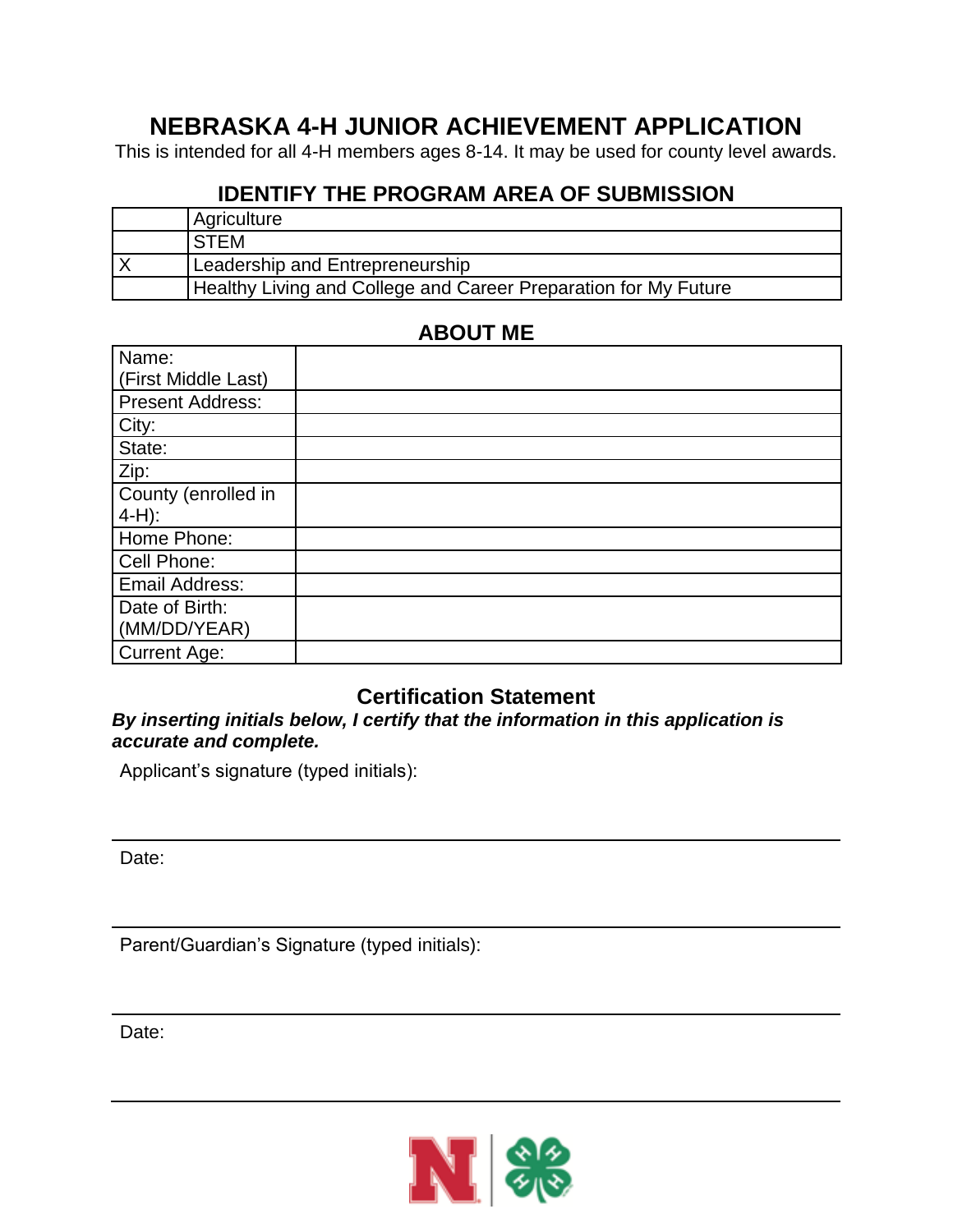#### **4-H EXPERIENCES**

I have been a part of 4-H since before I was even born! My parent's met at a 4-H event, so you can say 4-H is in my DNA. I have been an active member of my county 4- H program since I was 5 years old. I can still remember how excited I was to no longer be a clover kid and finally compete and earn purple ribbons at the fair!

When I first began in 4-H, I only wanted to try one project area: baking. I loved to mix ingredients and make yummy treats. I soon learned 4-H is filled with so many more ways I can grow and learn. I now participate in 4 county competitions, and enter static exhibits in 4 different project areas.

Here is a chart of all the ribbons I have earned in the contests in which I have competed:

| <b>Contest</b>               | <b>Ribbon</b>     |
|------------------------------|-------------------|
| <b>Speech Contest</b>        | 1 Red, 2 Blue     |
| <b>PSA Contest</b>           | 1 Red             |
| <b>Presentation Contest</b>  | 1 Blue, 2 Purple  |
| <b>Cat Show</b>              | 2 Blue, 1 Purple, |
| <b>Table Toppers Contest</b> | <b>Blue</b>       |

Through my experiences, I have learned you don't always get things right the first time. I have learned how to hear and receive feedback from adults. My teachers comment on how well I can handle their feedback for my writing in class. I say, "4-H taught me that".

During the last year in 4-H, I have been involved in my club. My club leader has been working hard to help us get to know each other because we are from all different parts of the city. We formed a club because we had similar interests and are similar in age. I have been involved in all the club meetings, and have shared about my past experience as an Independent 4-H member.

The highlight of my past year was being elected club President I can't believe they elected me as the President because there were 2 others people running for this office. It made me feel like I was really a part of the club and that this group trusted me to introduce them to 4-H. Each meeting I followed the agenda we created for our meetings. I rotated who would lead us in the pledges and made sure everyone had a role that day so they could feel included. It was a great experience sharing all that 4-H can do with my friends.

Another highlight was leading the cookie decorating activity during the winter holidays. My mom and I took a cookie decorating class, I learned some cool techniques with royal icing. My mom prepped the icing, I made the cookies, and I taught my club how to "flood" with royal icing. We decorated 3 dozen and shared them at a senior citizens center. I was so proud we all wanted to share and the work we did.

Both of these highlights help me know what I want to do in the future wit 4-H. I want to help grow our club to include more kids our age. I want to plan another service

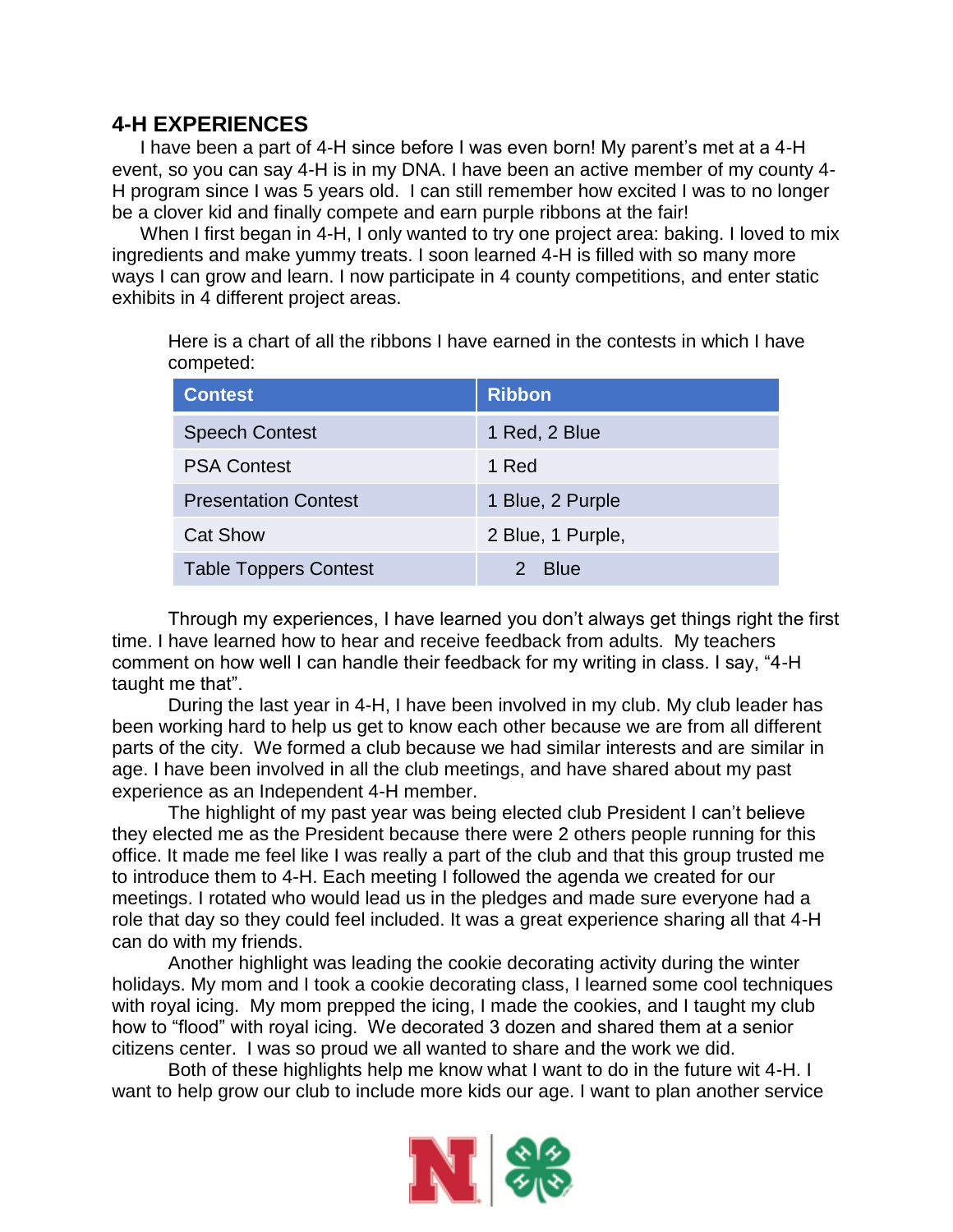project that includes baking and sharing with others. I want to make sure someone else is elected president so that person can learn from that experience.

# **LEADERSHIP EXPERIENCES**

This past year I was the President of my 4-H club. I led club meetings, made job and tasks assignments, and made sure we always said the 4-H pledge. I learned that leaders can be about positions, but don't have to be. I also learned that when my club recited the pledge, we felt connected to each other and other 4-H members. It was cool to be a part of something bigger than me.

One the most influential experiences that has helped me build my leadership skills has been being a part of the Worship Committee at my church.

As the only youth on the committee, I am responsible for sharing what music or scripture would be meaningful for youth to hear as they participate in worship. In order to be a success, I have really worked on developing my assertiveness and my listening skills. I meet monthly with the Worship Committee, and am an important voice in their planning for the month.

I have learned the following things about leadership:

- Not being afraid to say your opinion, even if you are the youngest in the room
- Asking my friends for their opinions before I attend meetings so I can represent them
- Public speaking skills as I read scripture and welcome people to church

*Leading worship services at my church as I give the welcome for the day*



# **COMMUNITY INVOLVEMENT/SERVICE LEARNING EXPERIENCES**

Picking up trash may not seem like a fun way to spend Saturdays, but the members of 4-H club love getting together every other month for trash cleanup day in the Old Market. We have been doing this for the last year.